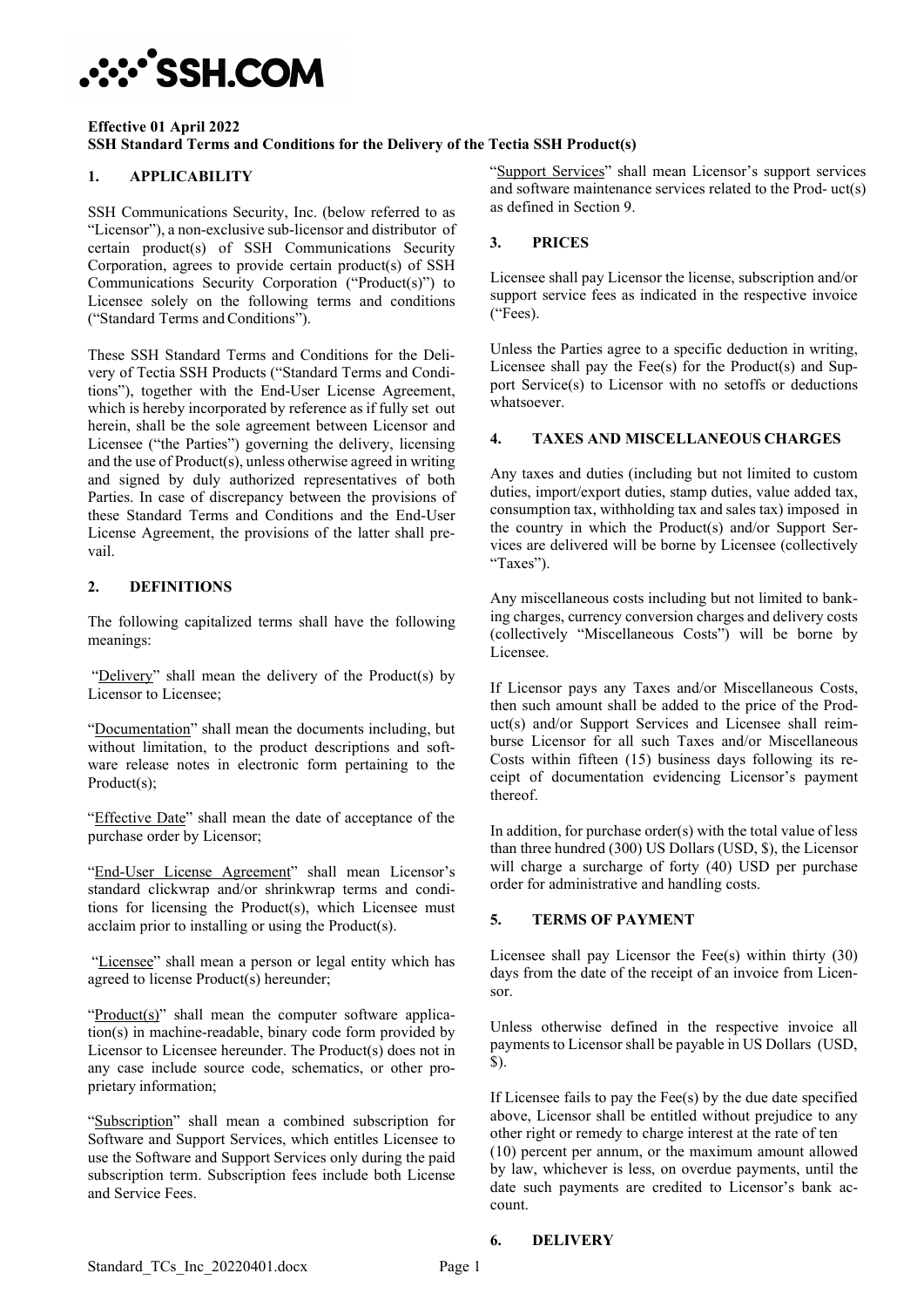# **XY'SSH.COM**

Licensor shall make commercially reasonable efforts to deliver the Product(s) and Documentation to Licensee on the delivery date as confirmed by Licensor. The Product(s) and Documentation shall be delivered either by downloading the Product(s) from Licensor's website, or physically on CD-Rom(s) according to the delivery term F.O.B, Licensor's premises, California, USA.

# **7. TITLE**

Licensee acknowledges and agrees that title to and ownership of the Product(s) and/or the Documentation (including but not limited to all copies thereof) are and shall remain with SSH Communications Security Corporation or its licensors. Nothing contained in these Standard Terms and Conditions or in the End-User License Agreement shall be construed as transferring any ownership right or interest in the Product(s) and/or the Documentation to Licensee. The Products are licensed, not sold. Licensee shall not receive any express or implied license or right under any patent, copyright, trade mark, trade secret or other proprietary rights of SSH Communications Security Corporation or its licensors, except as expressly set forth in these Standard Terms and Conditions and the End-User License Agreement.

# **8. LICENSE GRANT**

Licensee acknowledges and agrees that these Standard Terms and Conditions, together with the End-User License Agreement shall bind it, and that Licensee has no right to possess or in any way use the Product(s), except as set forth in these documents. Licensor and SSH Communications Security Corporation reserves the right to change the terms and conditions of the End-User License Agreement on thirty (30) days' written notice, but any such change shall not affect copies of the Product(s) licensed prior to receipt of such notice byLicensee.

Licensee acknowledges that Licensee shall purchase Support Services for all the Product(s) and that Licensor shall provide Licensee with the Support Services only subject to the receipt of Licensee's purchase order and payment for the said annual Support Service or Subscription Fees, unless otherwise agreed by the Parties in writing. Licensor shall provide Licensee all new Major Release(s), Minor Release(s), and Maintenance Release(s) that become generally available during the term of the Support Services or Subscription and the right to use of the said new Releases shall be granted under respective End-User License Agreement without any further actions.

If the Licensee fails to pay any Fees when the same becomes due and payable, Licensor shall immediately discontinue the Support Services and/or Subscription. In addition, if the payment delay exceeds eighteen (18) months, perpetual Licenses will be permanently terminated.

LICENSOR IS WILLING TO LICENSE THE PROD-UCT(S) SOLELY ON THE TERMS SET FORTH IN THESE STANDARD TERMS AND CONDITIONS AND THE END-USER LICENSE AGREEMENT AND ONLY

UPON THE CONDITION THAT LICENSEE ACCEPTS ALL OF THE TERMS CONTAINED IN THESE STAN-DARD TERMS AND CONDITIONS AND THE END-USER LICENSE AGREEMENT, TO THE EXCLUSION OF ALL OTHER TERMS.

### **9. SUBSCRIPTION TERM AND RENEWAL**

Subscription entitles Licensee to use the Product and Support Services only during the paid subscription term. The initial term for the Subscriptions shall begin on the Effective Date and shall continue the following twelve (12) months term. Subscription for the same license quantity and support level shall become automatically prolonged for twelve months terms at a time if not terminated by either Party in writing three (3) months before the end of the initial term or any subsequent prolongation term.

# **10. SUPPORT SERVICES**

Licensor shall provide the Licensee with Support Services subject to payment of applicable Support Service Fee(s). Unless the Parties have otherwise agreed in writing and signed by both Parties, such Support Services shall be provided according to the SSH Standard Support Service Terms and Conditions, which can be found online at: https://www.ssh.com/legal

# **11. CONFIDENTIALITY**

For the purposes of this Section confidential information (below referred to as "Confidential Information") is defined as any information received by a Party ("receiving Party") from the other Party ("disclosing Party"), whether before or after the Effective Date, which is marked, described or , otherwise designated by the disclosing Party in writing as being "Confidential", "Secret" or "Proprietary". The Parties specifically acknowledge that the Product(s) and Documentation, the source code of the Product(s), and the terms and conditions of these Standard Terms and Conditions are Confidential Information.

The confidentiality obligation under this Section shall not cover knowledge which

- (i) was at the time of receipt published or otherwise generally available to the public;
- (ii) has after receipt by a Party been published or become generally available to the public otherwise than through any act or omission on part of the receiving Party;
- (iii) was lawfully in the possession of the receiving Party at the time of receipt without any restrictions on disclosure;
- (iv) was rightfully acquired from third parties without any undertaking of confidentiality imposed by such third parties;
- (v) was developed independently by the receiving Party without reference to the Confidential Information; or

is required by applicable law or regulation or by legal process to be disclosed, so long as the receiving Party provides the disclosing Party with prompt written notice of such requirement, to enable the disclosing Party to seek an appropriate protective order. If no such order is obtained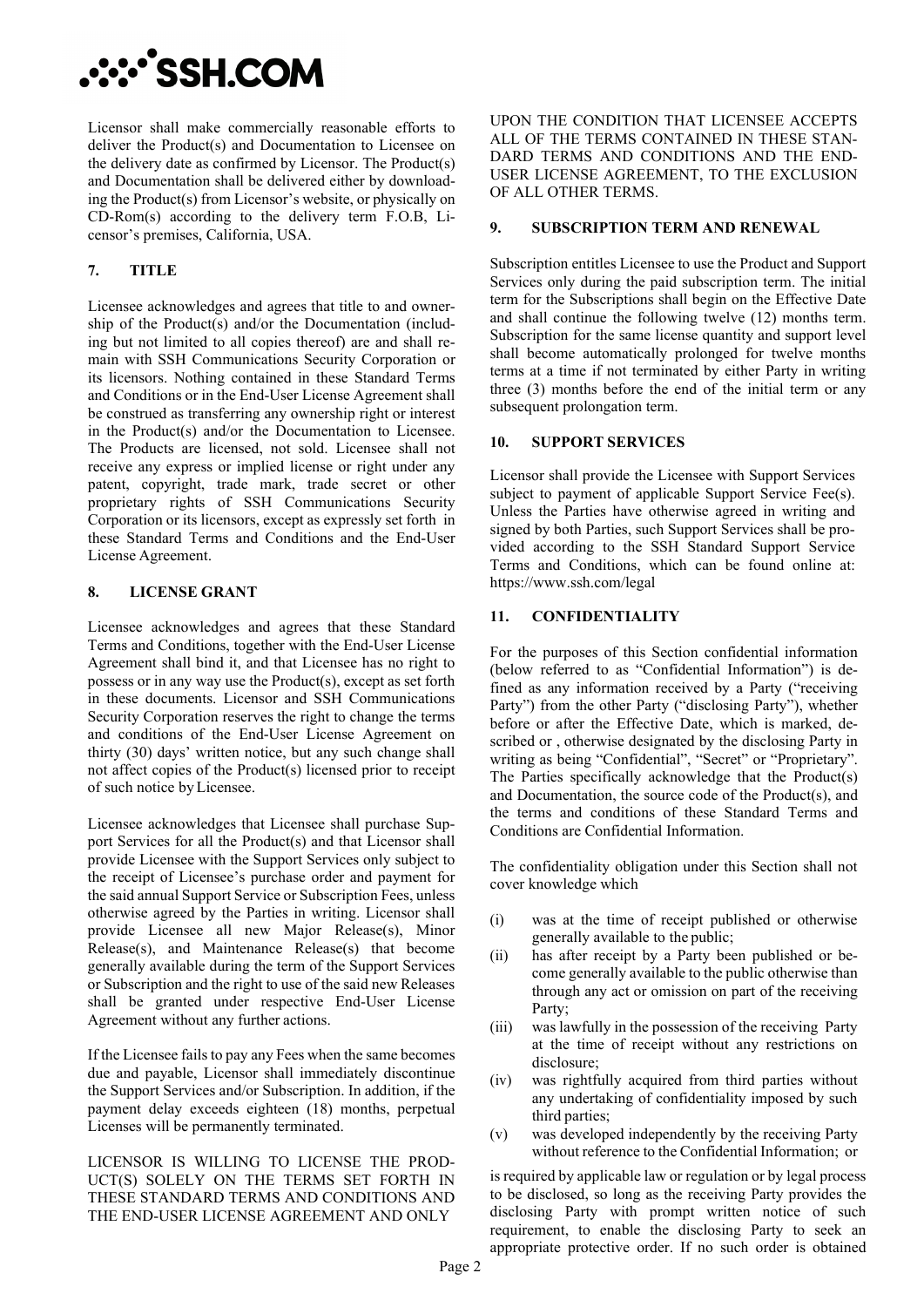# **XY'SSH.COM**

within a reasona- bly prompt time, the receiving Party may, without liability hereunder, disclose such portion of the Confidential Information that on the advise of the receiving Party's legal counsel is legally required to be disclosed.

Both Parties agree to maintain Confidential Information in confidence and shall use the same degree of care and in no event less than reasonable care, to avoid disclosure of Confidential Information as it uses with its own confidential and proprietary information of similar type and importance. Both Parties agree to disclose Confidential Information only to those of its employees and subcontractors who have a bona fide need to know solely for the purpose (and to the extent) of exercising its rights contemplated under these Standard Terms and Conditions.

Any Confidential Information supplied by SSH Communications Security Corporation or Licensor shall: (a) be used for the sole purpose of installing, using, evaluating and maintaining the Product(s); (b) not be used by Licensee (or any other party) in a manner detrimental to SSH Communications Security Corporation's or Licensor´s interest; and (c) not be reproduced, used or disclosed to other par- ties by Licensee without Licensor's prior written consent. All Confidential Information supplied by SSH Communications Security Corporation or Licensor is, and shall remain, SSH Communications Security Corporation's or Licensor´s property.

The obligations set forth in this Section shall remain in force for a period of five (5) years as of the date of disclosure of the Confidential Information in question, regard- less of an earlier termination of these Standard Terms and Conditions. Notwithstanding the foregoing, source code of the Product(s) shall be kept confidential indefinitely.

# **12. AMENDMENT**

No changes or amendments to these Standard Terms and Conditions shall be effective unless reduced in writing and signed by Licensor.

# **13. AUDIT**

Licensee shall create and at all times retain the relevant books and records of Product(s) and Support Services, in sufficient detail and in a reasonable format, that enables the verification of the amount of Products deployed and under valid support, and within thirty (30) days of Licensor's request send to Licensor a written statement detailing the number of Product(s) deployed and under valid sup- port. For all purchased licenses that are not deployed, Licensee shall promptly provide Licensor with a written uninstall letter itemizing the number and product versions of nondeployed licenses.

Licensor shall have the right to inspect all such books and records, including system tool outputs, and other system information, sufficient to provide auditable verification of deployment of the Product(s), irrelative from the date that any Product(s) was first deployed by Licensee, by an independent auditor selected by Licensor. Upon reasonable notice, Licensor and its auditors may verify Licensee's compliance with licensing terms, including the deployment of the Products against the number of paid licenses, at all sites and for all environments in which Licensee deploys (for any purpose) the Product(s). Such verification will be conducted in a manner that minimizes disruption to Licensee's business, and may also be conducted on Licensee's premises, during normal business hours.

If any such auditor's report shows Licensee's deployment of Product(s) and Support Services to be inaccurate in excess of three percent (3%) of the paid licenses and support, Licensee shall reimburse accountants' fees for the audit to the Licensor. In any case Licensee shall without further delays pay Licensor the a) unpaid license fees for any such excess use, based upon the list prices in effect at the time the audit is completed, b) support fees for such excess use for the lesser of the duration of such excess use or two years, and c) any additional charges and other liabilities determined as a result of such verification, unless otherwise agreed in writing.

#### **14. ASSIGNMENT**

These Standard Terms and Conditions will bind and inure to the benefit of each Party's permitted successors and assigns. Licensee shall not, without the prior written consent of Licensor, assign or otherwise transfer its rights and obligations under these Standard Terms and Conditions in whole or in part. Any attempt to assign these Standard Terms and Conditions in derogation of this Section will be null and void.

Licensor may assign these Standard Terms and Conditions to any of its Affiliates, and in connection with a sale of business to which these Standard Terms and Conditions relates.

#### **15. INDEPENDENT CONTRACTOR**

Licensor and Licensee are each engaged in an independent business. Each Party shall, at all times, perform its obligations as an independent contractor and not as the agent, franchisee, partner, employee or servant of the other Party. Each Party shall, at all times, be solely responsible for: (a) the employment, direction, supervision, compensation and discharge of its own employees, agents and subcontractors, including compliance with social security, withholding and all other regulations governing such matters; and (b) its own acts and those acts of its employees, agents and subcontractors.

#### **16. CONTROLLING LAW, VENUE AND SET-TLEMENT OF DISPUTES**

These Standard Terms and conditions shall be interpreted and construed in accordance with the laws of the State of New York, without regard to conflicts of law principles. Further, the application of the United Nations Convention on Contracts for the International Sale of Goods is expressly excluded and disclaimed.

Any dispute, controversy or claim arising out of, relating to or in connection with these Standard Terms and Conditions or the End-User License Agreement, or the breach,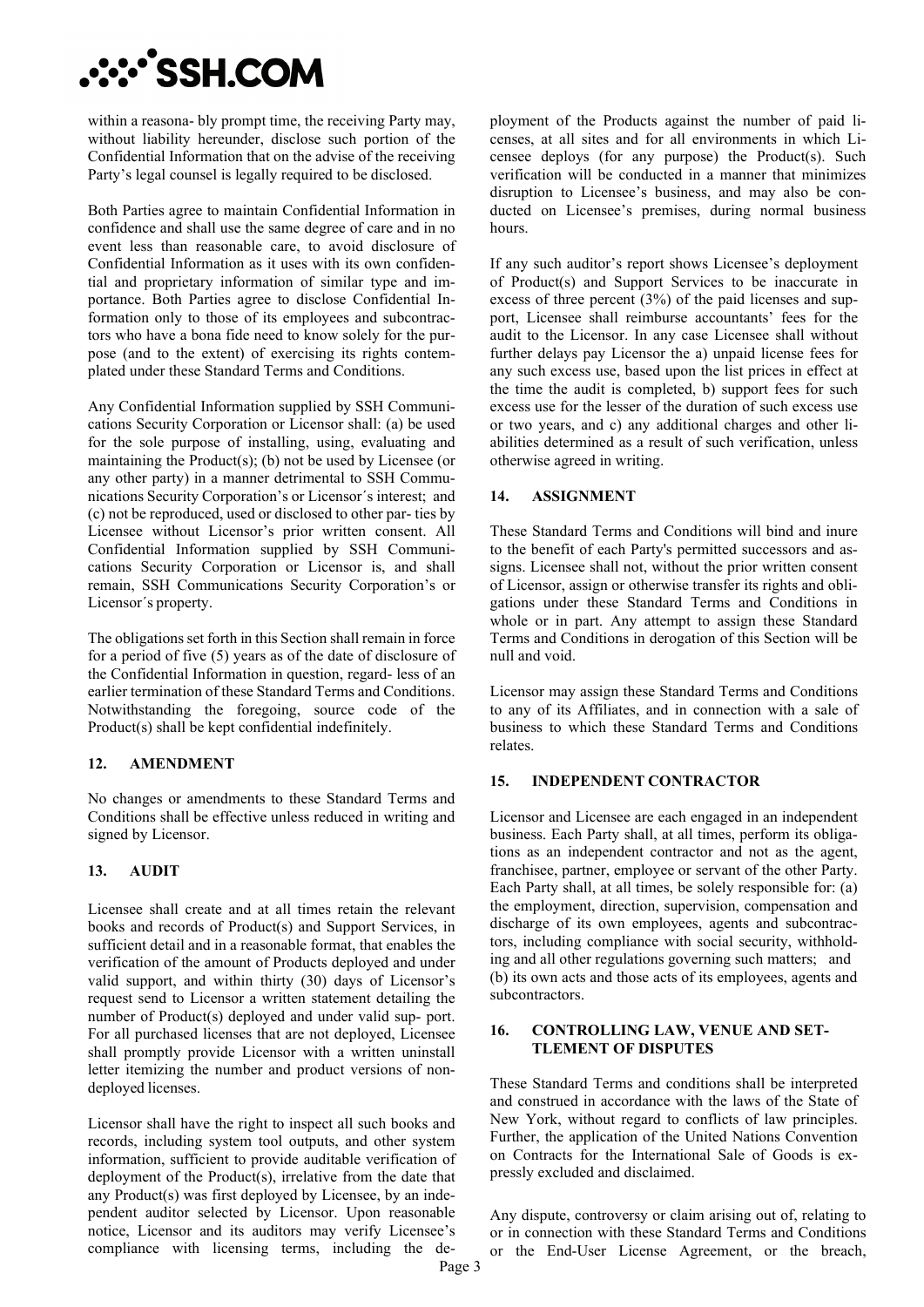

termination or validity hereof or thereof, shall be determined by the American Arbitration Association ("AAA") arbitration in accordance with the AAA's Commercial Arbitration Rules ("the AAA Rules"). The number of arbitrators shall be three, unless otherwise agreed by the Parties. The place of arbitration shall be New York, State of New York. The language of the arbitration shall be English. In accordance with the AAA Rules, the arbitrators shall be entitled to award interim measures of relief, including but not limited to injunctive relief and measures for the protection or conservation of property. The arbitrators shall have the power to order an award of damages and to award injunctive relief. The prevailing party in the arbitration shall recover its costs of arbitration, including but not limited to its reasonable attorneys' fees. Either party shall have the right to file an action in the Court of the State of New York for the sole purpose of enforcing the arbitration award.

Notwithstanding the above provisions of this Section, Licensor shall have the right to collect amounts owed by Licensee in any court having jurisdiction over Licensee.

# **17. FORCE MAJEURE**

Licensor shall not be deemed to have breached any obligation under these Standard Terms and Conditions if such breach results from causes that are beyond Licensor's reasonable control, including but without limitation to war (whether declared or not), acts of government or the European Union, export or import prohibitions, breakdown or general unavailability of transport, general shortages of energy, fire, explosions, accidents, strikes or other concerted actions of workmen, lockouts, sabotage, civil commotion and riots ( "Force Majeure").

Licensee shall not claim any damage or any other compensation from Licensor for delays or non-performance caused by Force Majeure.

#### **18. WARRANTIES**

THE LICENSOR REPRESENTS AND WARRANTS TO THE LICENSEE, SUBJECT TO THESE STANDARD TERMS AND CONDITIONS, THAT FOR THIRTY (30) DAYS AFTER THE DELIVERY (A) THE MEDIA CONTAINING THE PRODUCT(S) WILL BE FREE FROM DEFECTS IN MATERIAL AND WORKMAN-SHIP, AND (B) THE PRODUCT(S), AS DELIVERED, WILL PERFORM IN SUBSTANTIAL CONFOR-MANCE WITH THE DOCUMENTATION.

EXCEPT AS EXPRESSLY PROVIDED ABOVE THIS SECTION, THE LICENSOR DOES NOT MAKE ANY WARRANTY IN CONNECTION WITH OR RELATING TO THE SUBJECT MATTER OF THESE STANDARD TERMS AND CONDITIONS AND LICENSOR EX-PRESSLY DISCLAIMS, TO THE EXTENT PERMIT-TED BY APPLICABLE LAW, ALL WARRANTIES, WHETHER EXPRESS, IMPLIED OR STATUTORY, INCLUDING, WITHOUT LIMITATION, ANY IM-PLIED WARRANTIES OF MERCHANTABILITY, OF FITNESS FOR A PARTICULAR PURPOSE, NONIN- FRINGEMENT OF THIRD PARTY INTELLECTUAL PROPERTY RIGHTS, AND ANY WARRANTY THAT MAY ARISE BY REASON OF TRADE USAGE, CUS-TOM OR COURSE OF DEALING. LICENSOR DOES NOT WARRANT THAT THE PRODUCT(S) WILL BE ERROR-FREE OR THAT ITS USE WILL BE UNIN-TERRUPTED NOR THAT THE PRODUCT(S) WILL OPERATE WITH ANY HARDWARE AND/OR OTHER PRODUCT(S) OR REGARDING THE USE, OR THE RESULTS OF THE USE, OF THE PRODUCT(S) IN TERMS OF CORRECTNESS, ACCURACY, RELIABIL-ITY OR OTHERWISE.

#### **19. LIMITATION OF LIABILITY**

THE ENTIRE RISK AS TO RESULTS AND PERFOR-MANCE OF THE PRODUCT(S) IS ASSUMED BY LI-CENSEE. ANY LIABILITY OF LICENSOR WITH RE-SPECT TO THE PRODUCT(S) AND SERVICES, THE PERFORMANCE THEREOF OR DEFECTS THEREIN, UNDER ANY WARRANTY, NEGLIGENCE, STRICT LIABILITY OR OTHER LEGAL THEORY SHALL BE LIMITED EXCLUSIVELY TO PRODUCT REPLACE-MENT OR REPAIR OR, IF REPLACEMENT OR RE-PAIR IS INADEQUATE AS A REMEDY OR IN LI-CENSOR'S SOLE OPINION, IMPRACTICAL, TO A REFUND OF THE FEE ACTUALLY PAID BY LICEN-SEE FOR THE PRODUCT(S) OR SERVICES TO WHICH THE LIABILITY RELATES.

The Parties agree that the limitations of liability set out in this Section are to be enforced to the maximum extent permitted by law, but will not be deemed to limit any liability to an extent that is impermissible under applicable law.

No action, regardless of form, arising out of any claimed breach of these Standard Terms and Conditions may be brought by Licensee more than one (1) year after the cause of action has accrued and in no case later than three (3) years after the delivery of the respective Product(s).

#### **20. DISCLAIMER OF INCIDENTAL AND CON-SEQUENTIAL DAMAGES**

UNDER NO CIRCUMSTANCES WILL LICENSOR OR ITS LICENSORS BE LIABLE FOR ANY SPECIAL, INDIRECT, INCIDENTAL, PUNITIVE OR CONSE-QUENTIAL DAMAGES OF ANY KIND OR NATURE WHATSOEVER, WHETHER BASED ON CONTRACT, WARRANTY, TORT (INCLUDING NEGLIGENCE), STRICT LIABILITY OR OTHERWISE, ARISING OUT OF OR IN ANY WAY RELATED TO THE PROD-UCT(S), THESE STANDARD TERMS AND CONDI-TIONS, OR THE END-USER LICENSE AGREEMENT WHETHER DUE TO A BREACH OF LICENSOR'S OBLIGATIONS HEREUNDER OR OTHERWISE, EVEN IF LICENSOR OR ITS LICENSORS HAVE BEEN ADVISED OF THE POSSIBILITY OF SUCH DAMAGE OR IF SUCH DAMAGE COULD HAVE BEEN REASONABLY FORESEEN, AND NOTWITH-STANDING ANY FAILURE OF ESSENTIAL PUR-